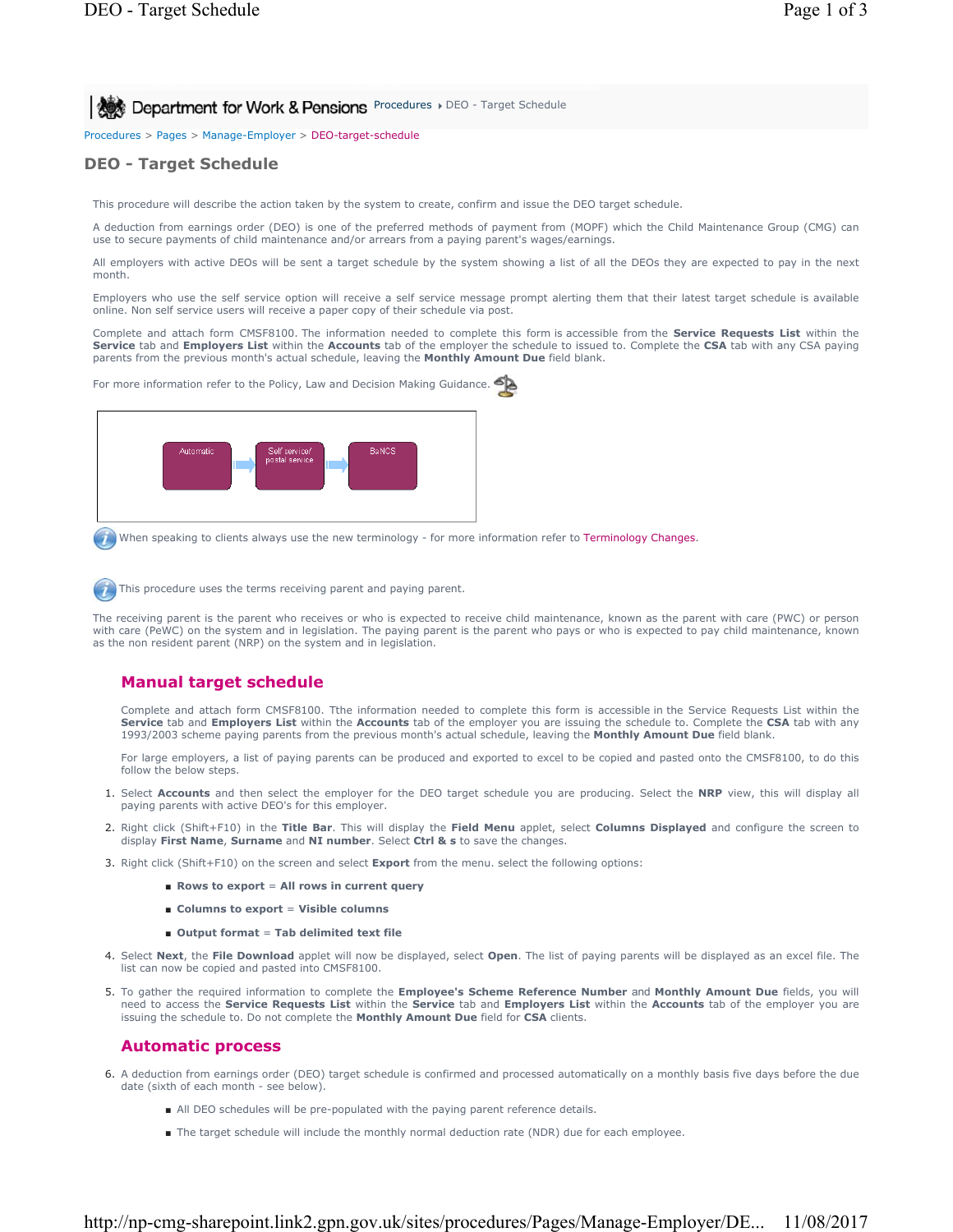- The schedule will include blank line entries to allow the employer to add Child Maintenance Group (CMG) DEOs if applicable.
- The target schedule will include a report of any changes in the current period schedule as compared to the previous one.
- The target schedule will give instructions for the employer to return a copy to the CMG confirming deductions made in the DEO period including payment variations and the reasons.

The protected earnings proportion and normal deduction rate (NDR) will be communicated to the employer as part of the initial DEO notification. For more information on DEO's refer to the Policy, Law and Decision Making Guidance.

NDR means the rate specified in a deduction from earnings order (expressed as a sum of money per week, month or other period) at which deductions are to be made from the liable person's net earnings

- 7. All target schedules sent to employers are standardised to a monthly frequency.
	- The DEO period for deductions runs from the sixth of the month to the fifth of the following month (this is the formal deduction period to be used in the CMSL2040 issued to the paying parent's employer)
	- The DEO payment due date will be the 19th of the following month e.g. January's DEO payment will be due on the 19th of February (this is the date upon which the payment is expected to arrive within the Child Maintenance Group)
	- We accept weekly or other non-standard frequency DEO payments from employers
	- We accept bulk payments from employers grouping together non-standard deductions.
- 8. The schedule includes any previous CSA DEOs.
- 9. The system checks to see if there are any changes since the last schedule and applies the changes where necessary.
- The target DEO schedule is issued to the employer according to their preferred method of contact.  $10.$

When it is identified that the employer was paying DEO monies for both Closed Scheme and CMS2012 employees and the only 2012 PP is

no longer on DEO, a target schedule will not have generated and issued to the employer. In this scenario, the employer is to be notified that they will not receive a target schedule. Where an employer has not submitted their own schedule, they can obtain a blank schedule to complete from the CSA website - Child Support Agency - Employers Deduction from Earnings Form.

## **Self Service**

- 11. Self service users will receive a self service message prompt alerting them that their latest target schedule is available online.
- 12. Non self service users will receive a paper copy of their target schedule via post, CMSF8100.
- 13. Employers will return the pre-populated target schedule detailing changes where applicable including:
	- Changes for the period e.g. underpayments due to protected earnings and/or non-standard payment frequency.
	- Permanent changes to the schedule i.e. a paying parent has left their employment
	- Adding an extra name to the schedule i.e. new employee.

### **Team Leader Steps**

- 14. Select the Activities tab to view all the correspondence that has been issued.
- 15. Select the **Target Schedule** hyperlink.
- 16. Select the Go to Correspondence button, and then the Open Generated Document button, the schedule that has been issued to the employer will now be viewable.

NICMS replaces CMG in Northern Ireland

CMSF8100 – Your employee child maintenance payment schedule

This schedule is sent to the employer on a monthly basis to confirm how much their next monthly payment to the Child Maintenance Group (CMG) should be. It must be sent back to us if the amount they will pay does not match the amount on the schedule – with an explanation why.

All fields in this letter are system generated, no manual intervention is required.

# **BaNCS** DEO- Cancel DEO - Enforced DEO - Reconcile DEO - Update

Employer/Agent Contact

http://np-cmg-sharepoint.link2.gpn.gov.uk/sites/procedures/Pages/Manage-Employer/DE... 11/08/2017